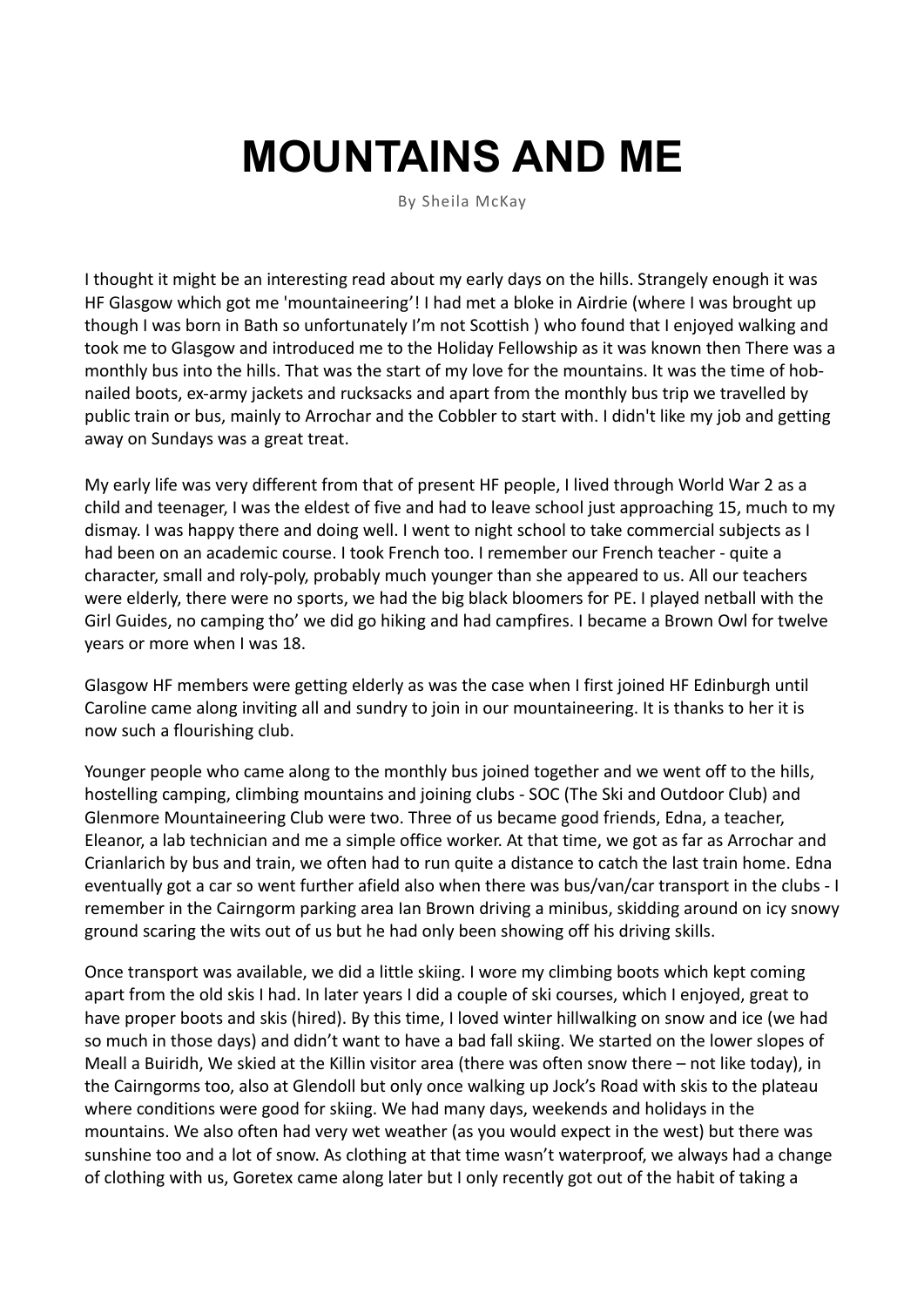change of clothing in wet weather. At the time I wrote a diary of many of our expeditions and reading them now I'm a bit amazed at what we did do – but we were young! We began at the Cobbler, and I thoroughly enjoyed scrambling and rock climbing there and on The Buchaille. I think I have done all the rocky ridges except the Cuillins but the Aonach Eagach many times, once sleeping in the open and climbing up from clachaig at 3am hoping to see the sun rise, it was a bit misty and the actual sunrise was hidden behind more mountains. But it was still colourful.

Before mountains took over, Sundays was going to church and then a country walk wearing a hat which I hated – still do and seldom even in the winter wear one. I was a Sunday School teacher. Now I wanted my Sundays free for something else. I had found being on top of mountains a great spiritual experience. One could commune with God there. The great evangelist Billy Graham came to Glasgow. I went to the meeting and the atmosphere was so intense when he asked people to come forward to live with Christ. Would I or would I not? It was a very emotional experience, I didn't and was now able to devote Sundays to my different spiritual experience.

So there followed many great years on the mountains but the time came when the three of us took different routes, Eleanor went to Rhodesia to marry her future husband who had been one our mates but was now a teacher there, Edna I think married a bit later. I had always wanted to work abroad – wasn't interested in just a holiday. I had to go somewhere all expenses were paid as I had little money. Eventually I joined the Foreign Office, had a few months in London then was sent to Paraguay. Though you couldn't choose where you would like to go you could intimate the part of the world so I said South America as it had mountains – well, they sent me to Paraguay which must be the flattest country in S.A. Had to take up horse riding instead. It was what was called a hardship post so had a six-week break after the first year. I spent a week staying with Embassy staff in Montevideo and in Rio. The latter was so different from Paraguay, a lot of social life, including a cocktail party on an Antarctic ship but the Embassy staff there were unhappy because the Embassy was moving to the wilds of Amazonia. The Paraguayan Embassy was very small – the highlight there was when Sadler's Wells Ballet came; we had a cocktail party for them, and I realised that all these male ballet dancers were just ordinary young men.

Had two weeks in Peru, I could speak Spanish by that time. I was having a lesson when word came through of John Kennedy's death. I went by train to the sierras (Yungay) and was able to communicate with the lovely friendly Indian people. I passed a school where the children were outside drinking milk – in bottles just like we did. They took me to where we looked down on a valley with enormous boulders. There had been an earthquake in the early 1900s and all the village people had been killed. In later years I heard there had been another earthquake in the area and the villages had again been decimated. Also went to Machu Picchu by train and bus from Cusco. Was absolutely fascinated and was so happy there booked a night at the hotel and climbed the small Machu Picchu very early the next morning. Another year in Paraguay, a month or two in London and then a year in Romania – I loved the country (and its mountains) but it was sad not being able to have any communication with the people. I was happy to come back to Scotland as I had always known I would, but marriage and family kept me away from the mountains for some time.

HF Edinburgh Mountains again. My initiation into HF Edinburgh was when the three of us, Edna, Eleanor and I were having a reunion after many many years apart. Edna was a botanist and we were on Ben Vrackie on the cliffs looking for cowslips or she was when I dropped a remark that a group lunching at the loch looked like a HF group and it was. A few people coming down stopped to talk as hillwalkers do. To my amazement it was HF people from Edinburgh. We chatted and when they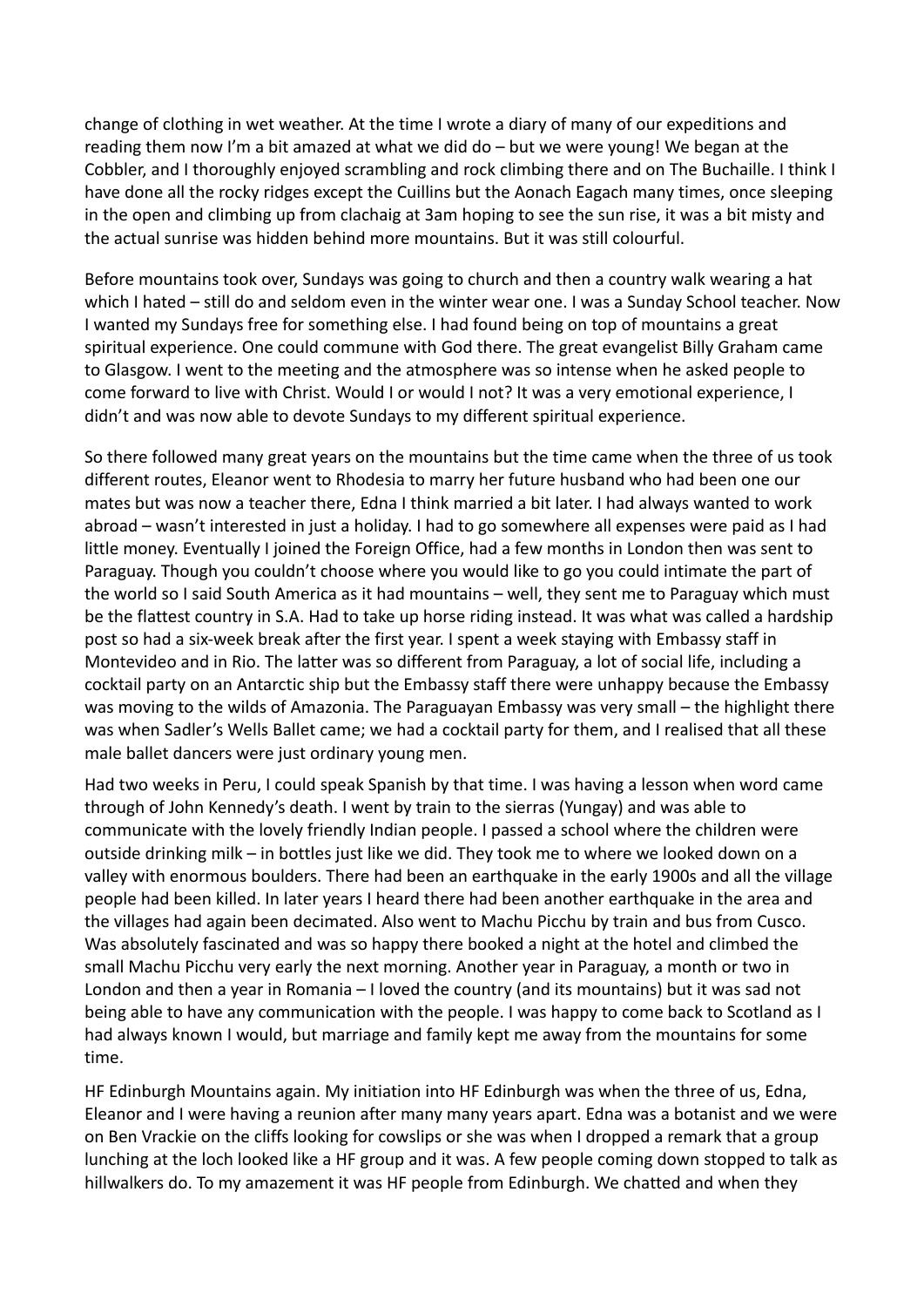learned that I had had a mountain past I was made very welcome. They were keen to do Munros but the main body was not so that was how I became a member and life changed again for me. I knew little about Munros and wasn't particularly interested in doing them as long as I could get onto the mountains which I loved. I had had so much bad weather In Skye in the past I thought the Skye ones would never be completed. But they were in all sorts of weather and conditions. My last Munro was Bla bhein (Blaven). It rained all day but six of us managed to empty a champagne bottle on the top before hastening down as quickly as we could. It was sad not seeing the views and I had hoped to return in better weather but never did. Had the usual celebratory dinner in Broadford where others joined us.

Now a few of the many sorties we made into the hills:

As a change from the Cobbler at Arrochar, two of us climbed halfway up Ben Brack put our tent up then back down again to collect wood for a fire; good weather and next day had a scrambly walk to the top and over the hills

Sept. weekend - Cairngorms my third visit this year, three females arriving at 1 am pitched camp at Glenmore. A lovely evening. We started up the ski road to Cairngorm the next morning, fine at first then rain torrented down - sheltered in Jean's Hut. We had full packs intending to spend the night at the Shelter Stone so left them on the Fiacail ridge while went on to Cairngorm. There two men didn't trust our capabilities and gave long and careful instructions and demonstrations with map and compass how to get to the Shelter Stone. It was misty and it was unusual in those days to see females alone on the hills. Anyway, made the tricky descent to Loch Avon and the Shelter Stone. Five males already there made room for us. Next day weather better and clambered back up to the plateau and did Macdhui, Derry Cairngorm and Mheadhoin, back to the Shelter Stone (big blocks of rock and stones making a small cavity). Next day cloudy and wet A'Choinneaach and Bynack More again in mist, then back to Glenmore by Strath Nethy and Green Lochan.

A May weekend - Edna and I camping in the Mamores arriving in heavy rain and wind on the Friday night but managed to get tent up – dried off next morning – did the horseshoe ridge with more snow coming down. Sunday - Devil'sRidge, Sgurr a Mhaim and Stob Ban. Monday wet again, packed up, had our lunch under a bridge (a good shelter stop still) gradually drying off, bus home at 4.

Glen Tilt - Braemar to Blair Atholl, only 32 miles! Train to Perth, hitch to Braemar, lift to Pool of Dee. With heavy packs. At Bynack Lodge, met two very nice friendly young men, Borstal housemaster and assistant Governor. Warned us we would pass the Borstal boys camp down the glen, which we did, a likeable lot, chatted. could have been anyone's brothers. A very enjoyable walk, staying in three huts on the way, one with newspaper articles pinned all over the walls many of them about hills and climbing. A beautiful glen.

A wonderful Easter weekend in Glen Affric by car. We asked at the Lodge if we could camp and were shown a spot at the Loch. There was a most beautiful sunset as we walked round the loch, it was on fire, the next morning the sunrise was spectacular. There was lots of snow – can't remember if it was at road level but the mountains were enshrouded in it. One of these magic days on the hills, frozen snow near the tops but were well prepared with our ice axes, bought when we went to the Austrian Alps for a wonderful week, walking from mountain hut to mountain hut buying ice axes and hiring a Guide to take us up the Zuckerhutl. In Glen Affric we did the round of the four Munros and another one the next day.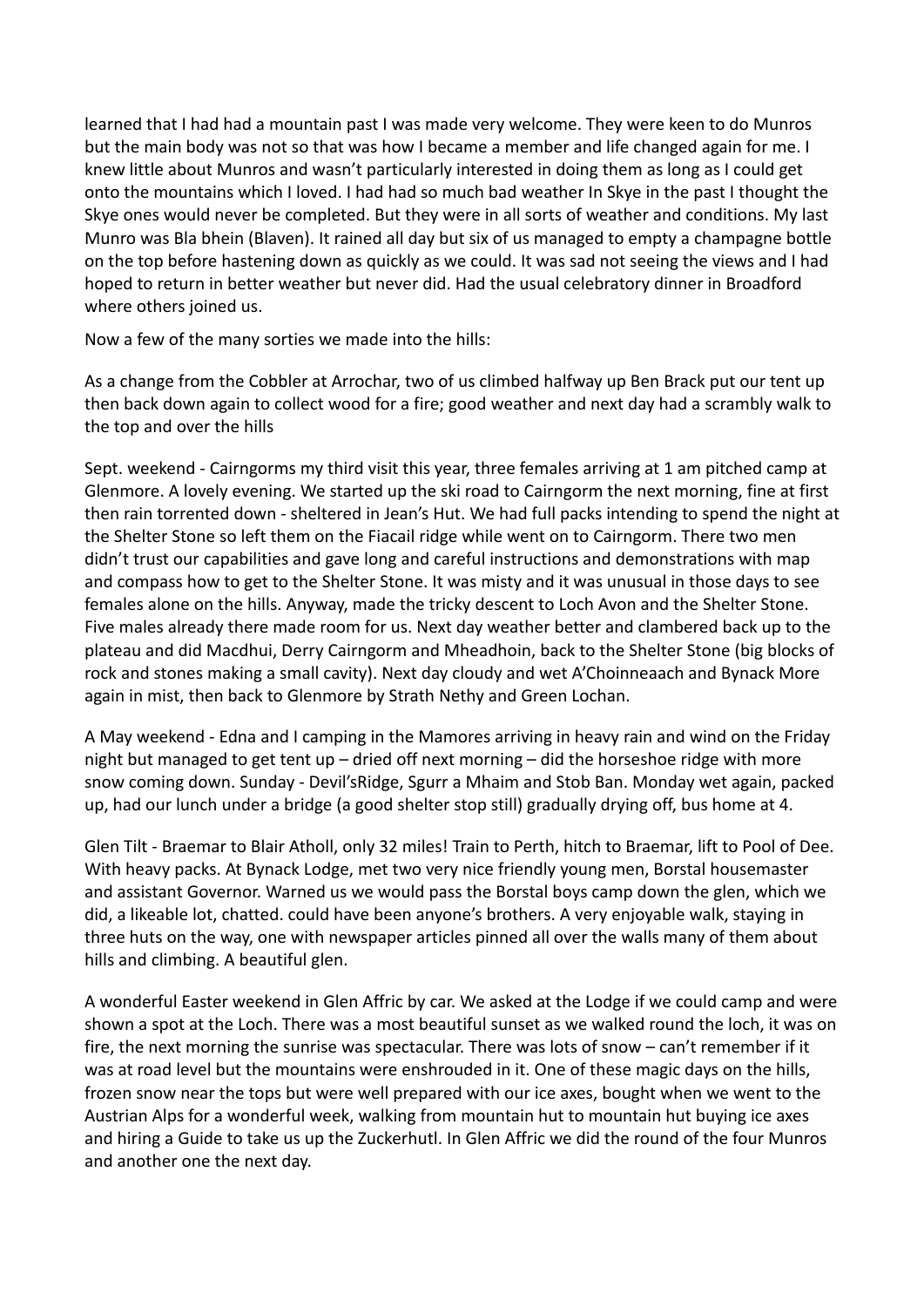Skye & Wester Ross Train 5.45 – fascinating journey. Arrived at Mallaig, then Ferry to Armadale, eventually buses to Broadford and Sligachan, no transport to Glenbrittle, 3 started to walk over the hills to get there – it was dark and wet not for us. We heard there was a bus at Glenbrittle so someone phoned and it came over and delivered us. Sunday woke up to rain so back to sleep till 9, breakfast and jobs, then up to Coire Laggan, 1800' disappointed at not seeing tops, back, changed, good meal. Gale, hostel in poor condition and rain leaked into dorms and common room. Had hoped to do Ben Dearg but rain again had a good walk to the headland with good views. Next day weather a bit better but tops still in cloud, went by boat to Loch Coruisk stopping first at Loch Scavaig, so beautiful, wonderful views of the islands and even the Cuillins from the boat back. What a change, weather couldn't have been better but next day not good again, giving up on the Cuillins we walked over the pass to Sligachan, then buses to Portree and Staffin – a lovely bay. Weather fine when we walked to the Quirang and spent a few hours exploring it.

Next day lorry lifts and buses ro Kyleakin and ferry over to Kyle. Had a swim (gorgeous day) and then train to Strome Ferry and a lovely campsite in the bay. Next day, walked to Loch Carron, bus to Shieldaig and ferry over to Inveralligin (where the hostel was in those days) very wet and hostel full, but warden let us sleep on the floor. Beautiful morning, climbed Liathach, hard going but worth it, did the ridge, the peaks, and the Fasarinen pinnacles. 6 Mile walk back to the hostel. Meal then found a camp site as hostel still full. Wonderful day but fairly exhausted. My favourite hill for some time, until it was surpassed by Bidean. Next day good weather bussed to Gairloch – walked on a bit, found fine campsite pitched tent, cooked usual 4 course meal and then a voice – couldn't camp there! So had to walk another few miles and came to a hostel. Walked some miles to Poolewe the next day, camped and visited Inverewe Gardens. Bus to Kinlochewe and found good campsite – then long walk to climb Coire Mhic Ferachair? Such spectacular cliffs and such beautiful green water. Long way back to our camp at Kinlochewe but lucky got a lift part way.

Next day Slioch, a beautiful morning, started out in shorts and top. Rain later and got soaked- quite a tiring hill. Got back to tent, opened up – met with swarms of midges- never seen anything like it. Hastily sprayed them, closed tent door went to get water and when we opened up again were met with a carpet of midges – not nice but we quickly brushed them out , then went into the tent, had some eats and got dressed in drindl skirts and blouses (the fashion of the time) as were going to go to a dance in the village hall. Went up to the hall and stood outside getting the courage to go in, then someone came along and took us in. It was a great night, lots of whisky and fun - about 10.30 we managed to leave quietly, we didn't want anyone to follow us back. But a very eventful day and a great night. Next day bus to Achnashellach, train to Inverness then Aviemore and the hostel. Another dance next door so another great night. Woke early sun streaming in walked around Loch Eilean. Train home. Rather a wet holiday, miles of walking and bussing but a lot of fun!

New Year We usually went into the hills at New Year. This time four of us went by train to Spean Bridge and brought in the New Year in a barn there Next day moved more into the hills and found a larger barn, parked Jungle's tent in there as sleeping quarters. Cold and wet outside, we lit a fire. We walked to the hills but decisively not. Next day better – snow had fallen we went up Aonach Mhor. Two of us not having crampons had to cut and kick steps down the steeper slopes. Usually someone with crampons would cut steps for me (I couldn't afford them but many years later with HF Edinburgh I did get them but were seldom needed!) Next day we had to cross the river by a rather precarious half submerged footbridge, then 3 miles on road to get bus to Fort William and a College bus home.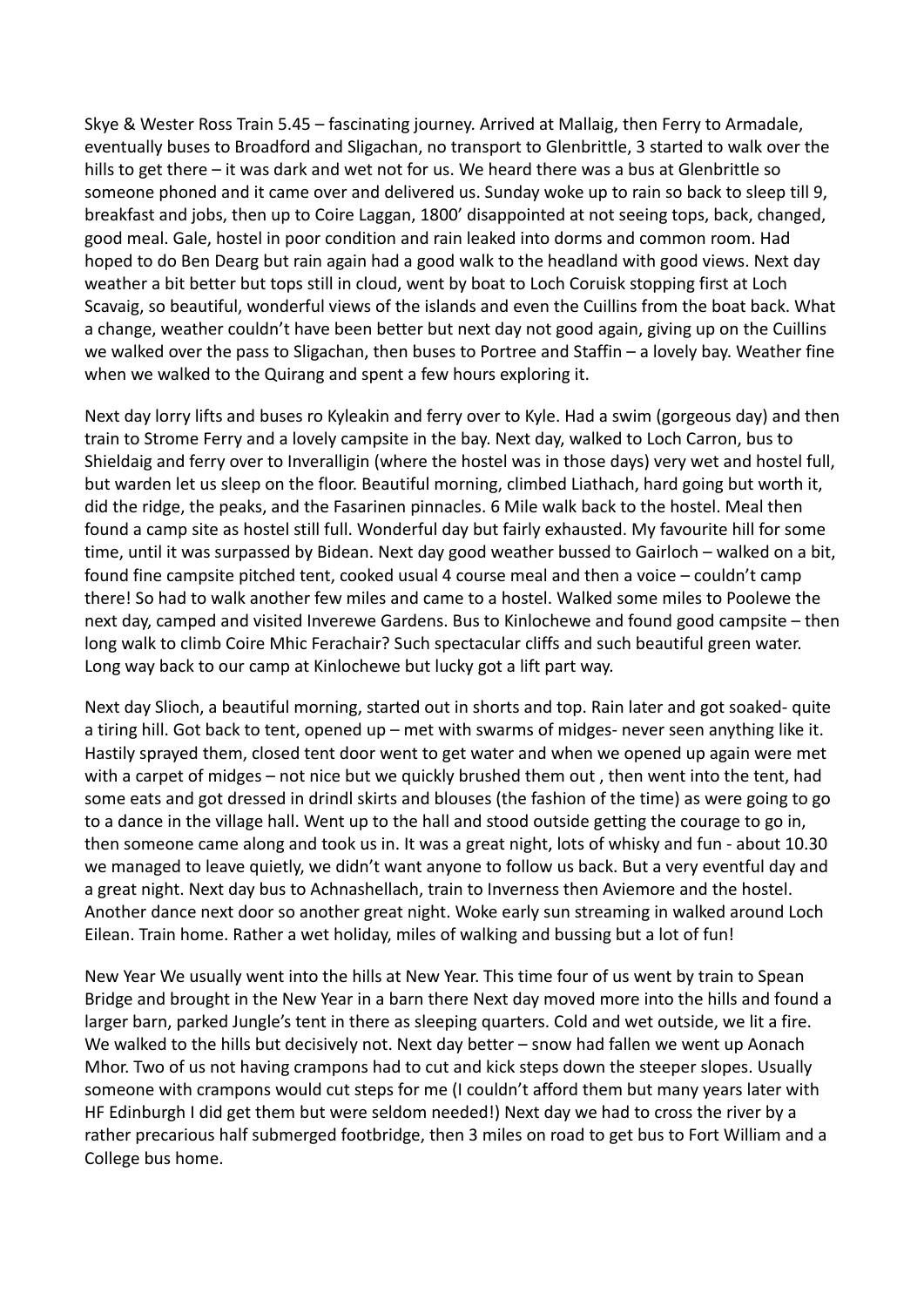Good walks at Kintail, Glencoe, Glenlyon

Glendoll Weekend - started as a Glen Isla skiing weekend but not enough snow so went to Glen Doll instead. Not relishing the big climb up Jock's road to the plateau carrying skis we decided just to go on the hills. Started off followed by rain and snow but still managed to do two Munros (didn't know much about them then) and a top.

Inverchorochan Cottage - Ben Bhuidh - Kurt Austria very impressed with our hills. Dossed in cottage

A Week camping in Rum. We had to get permission to go there. It was quite an experience with a lot of research going on. We camped at Kilmory, walked to Harris where the Bullough's mausoleum is, to Loch Scresort and Kinloch House where we were allowed to see a bit of it And of course loved the Rum mountains – the little Cuillins – made interesting scrambles, the little ponies still doing some heavy work and deer of course. Some of you will have been to Rum with HF.

**Staoineag** Bus to Kinlocheven. October weekend. Started on path uphill and found what seemed a good place to spend the night. Was but in the morning were wakened by somone trying to get the door open. We sat up hurriedly a bit horrified, but a young man begged our pardon. How nice. We started talking! He was an athlete and had done his 10 miles and had stopped for a rest for his dog. A daily routine. We continued on the path past the Lodge and eventually arrived at the Staoineag cottage – rather dilapidated but rooms habitable. Next day weather not so good, so no mountains and took a faint track to Loch Ossian and back by Corrour railway station, a farmer with a tractor gave us a lift, a frightenly bumpy ride. Next day started off for Glencoe, long barely visible path to Blackwater Reservoir and Glencoe – changed in Cameron's Barn, long wait for bus back.

We didn't always climb!! Four of us in car with camping gear, supplies, etc. in the car drove to Scrabster unloaded and caught the ferry to Stromness put up camp there, hired bikes and spent a week cycling round Orkney seeing all the sights, over causeway, eating well and having a good time. And for a change with little rain.

*Would like to say that most of us in those days went onto the mountains for love not to count Munros.*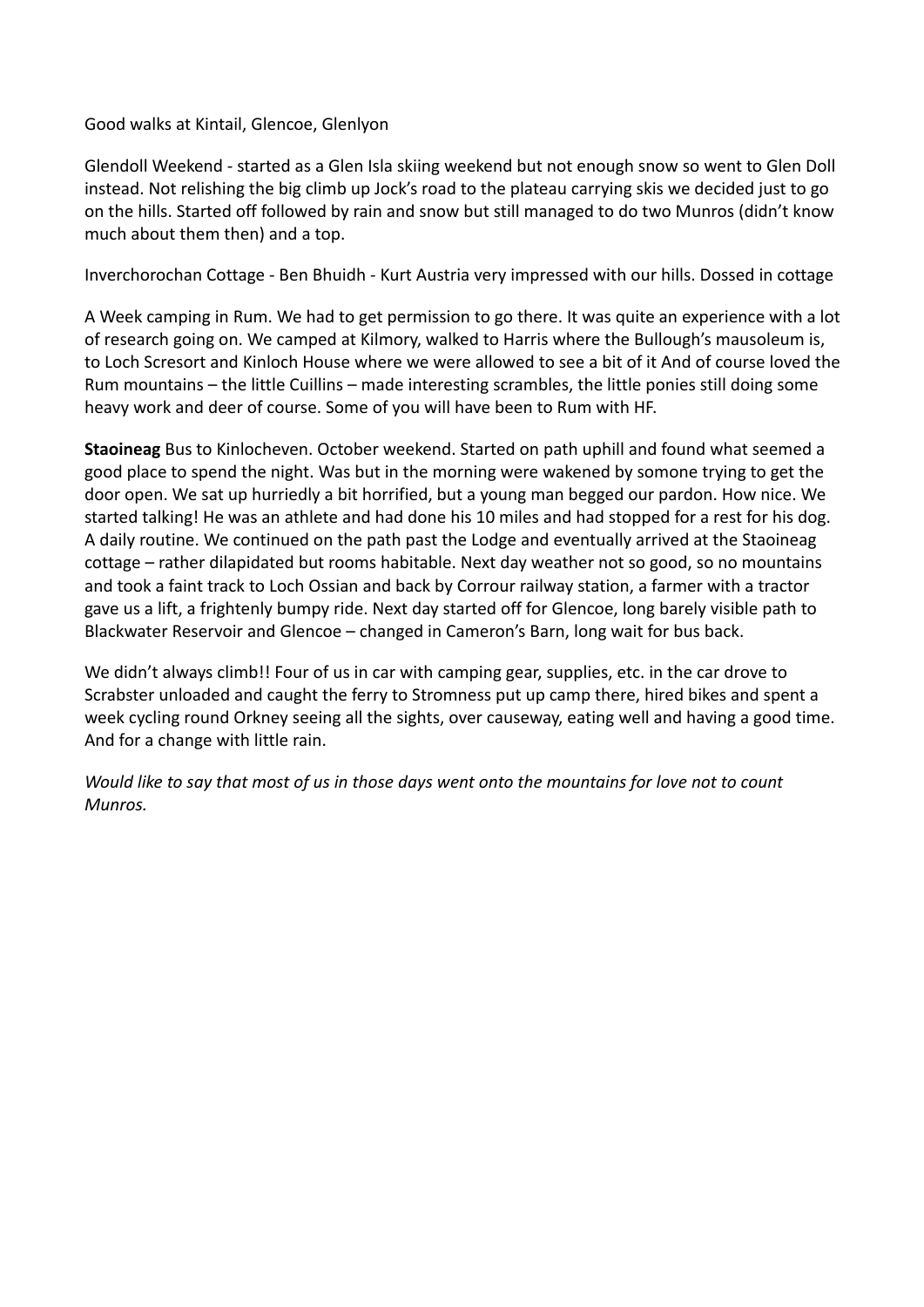## The Achaladair rhyme ……

'Twas a beautiful starry frosty night, And the full moon shed a brilliant light. On Achaladair farm and the nine of us As we pitched our tents, with many a "cuss"!

> Next day at ten, we left the camp, Edna. Sheila and I we tramped On up the hill, across the snow. Into the mist on the ridge did go.

On and on, all day we went, And then decided a quick descent Would take us to the railway line And get us back to our tents in time.

So down and down, from the mist raced we, With quite a speed and in great glee Till a voice nearby said "ain't that fine! Someone's pinched the railway line!" We looked and looked and saw no sign Of the darned elusive railway line.

We guessed 'twas in the left-hand glen We'd just to go right "round the ben", It took us longer than we thought Before regaining our camping spot.

And there we'd but a sketchy meal, Before we repaired to our dormobile, And then, to nicely finish the show. The blessed van refused to go.

Twas mended at last, to cheers of glory! On that happy note, here ends my story.

E.J.W.